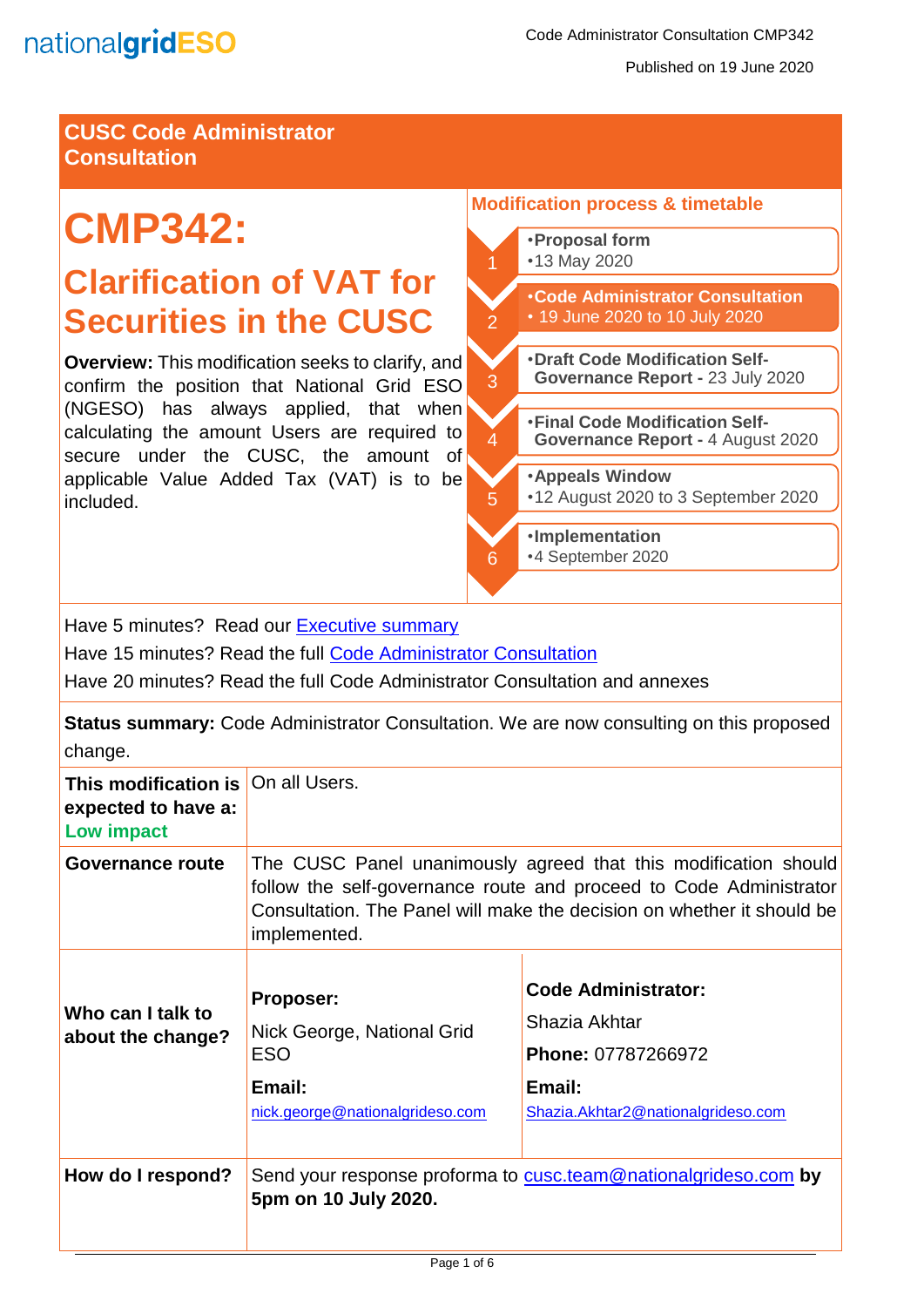# nationalgridESO

# <span id="page-1-0"></span>**Executive Summary**

CMP342 intends to clarify the position on VAT and securities, confirming the approach that NGESO has always taken when calculating the amount to be secured.

This will ensure that there is no ambiguity when interpreting the CUSC and that the amount Users are required to secure, will include Value Added Tax (VAT).

# **What is the issue?**

The CUSC includes requirements for Users to provide security for certain charges. NGESO includes the applicable VAT when calculating the amount to be secured, as the amount payable by a User to NGESO includes payment of VAT. A User has queried NGESO's right to request security for the VAT element of the charges.

**What is the solution and when will it come into effect?**

### **Proposer's solution:**

Amend the relevant sections of the CUSC to clarify that the security calculation is based on the relevant charge including the applicable VAT.

### **Implementation date**:

4 September 2020, 1 working day after the appeals window closes, providing no objections have been raised.

# **What is the impact if this change is made?**

#### **Who will it impact?**

This modification may have a low impact on all Users**.** 

# **Interactions**

None.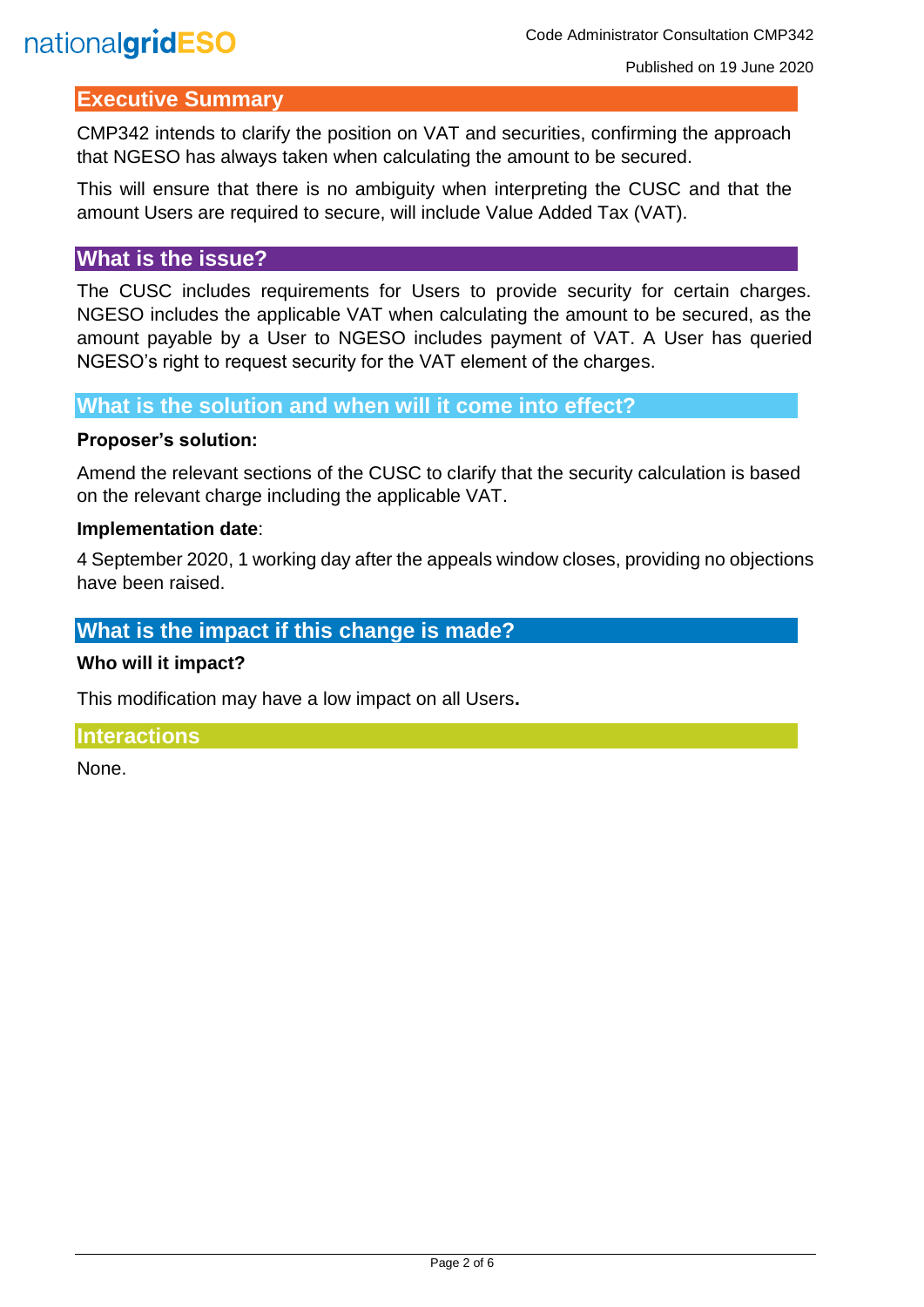# nationalgridESO

# <span id="page-2-0"></span>**Introduction**

This document is the CMP342 **Code Administrator Consultation**. This document outlines:

- **What is the issue?**
- **What is the solution?**
	- o Proposer's solution
	- o Legal text
- **What is the impact of this change?**
- **When will the change taken place?**
- **How to respond**
- **Acronym table and reference material**

The questions we are seeking your views on are embedded within the document and outlined in the **How to respond** section.

# **What is the issue?**

#### **What is the issue?**

The CUSC includes requirements for Users to provide security for certain charges. The intention and practise is that NGESO includes the applicable VAT when calculating the amount to be secured, as the amount payable by a User to NGESO includes payment of VAT. A User has queried NGESO's right to request security for the VAT element of the charges. To ensure current and future parties fully understand their obligations, NGESO believe a modification to the code to clarify this provision is appropriate.

The relevant provisions of code that need amending are:

- Section 2, Part III security for Terminations Amounts, relating to Connection **Charges**
- Section 3, Part III security for BSUOS and TNUOS Demand Charges
- Section 15, Part Three security for Cancellation Charges for generators terminating pre-connection
- Schedule 2, Exhibit 3 security for Final Sums for demand customers terminating pre-connection

# **Why is it an issue?**

The security requirements provide financial security from Users for all or a proportion of charges, reducing the financial risk on all other Users from a User defaulting on payment obligations. In the event of a User defaulting, the VAT must still be paid to HMRC, and therefore it is important when calculating the amount that a Customer secures that it includes the applicable VAT. This has always been NGESO's practice (for the avoidance of doubt, including its predecessor, National Grid Electricity Transmission plc).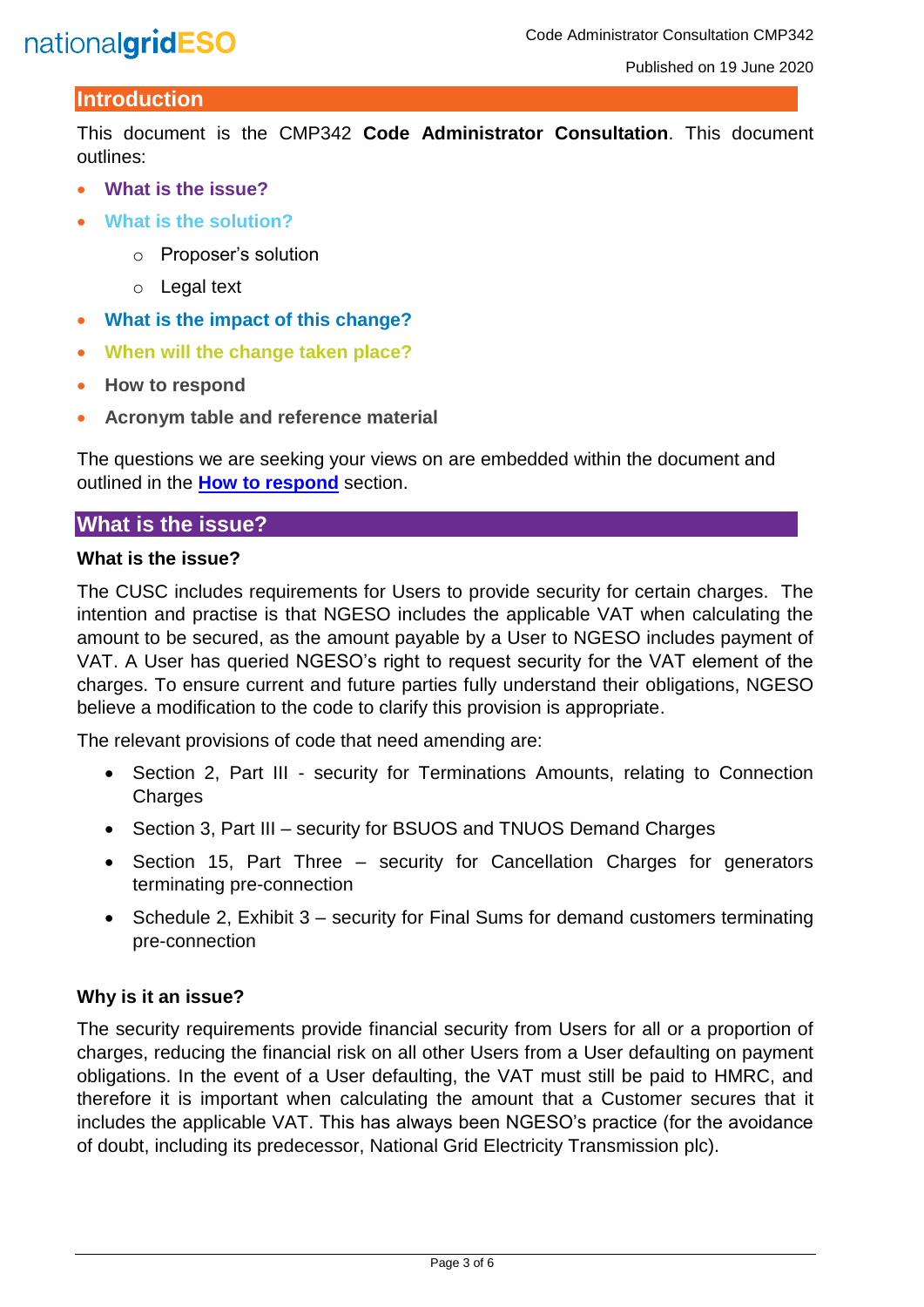# nationalgridESO

# **What is the solution?**

# **Proposer's solution:**

The changes set out in the Final Legal Text below, are made to clarify that the amounts Users are required to secure shall include the applicable VAT.

# **Final Legal text**

The final legal text for this change can be found below:

- In CUSC paragraph 2.21.2(a), insert "(inclusive of any applicable **Value Added Tax** that would be due)" immediately after "in respect of **Termination Amounts"**
- In CUSC paragraph 3.23.2, insert a new sub-paragraph (e):

"(e) any applicable **Value Added Tax** that would be due on the amounts referred to in this Paragraph 3.23.2"

• In CUSC Section 15, Part Three, insert new paragraph 3.4:

"3.4 The **Cancellation Charge Secured Amount** shall be calculated using the **Cancellation Charge** inclusive of any applicable **Value Added Tax** that would be due."

- In CUSC Schedule 2 Exhibit 3, Part 2:
	- o In Clause 9A.1.4, insert "(inclusive of any applicable **Value Added Tax** that would be due)" immediately after "The security to be provided shall be in an amount not greater than such sums payable on termination"
	- o In Clause 9B.2.1, insert "(inclusive of any applicable **Value Added Tax** that would be due)" immediately after "in respect of **Final Sums** and **The Company Engineering Charges** and other expenses in relation to seeking **Consents**  referred to in Clause 2.4 of this **Construction Agreement**"

# **What is the impact of this change?**

# **Who will it impact?**

This modification may have a low impact on all Users**.** 

# **What are the positive impacts?**

This modification confirms the current position on securities, which are in place to ultimately protect consumers.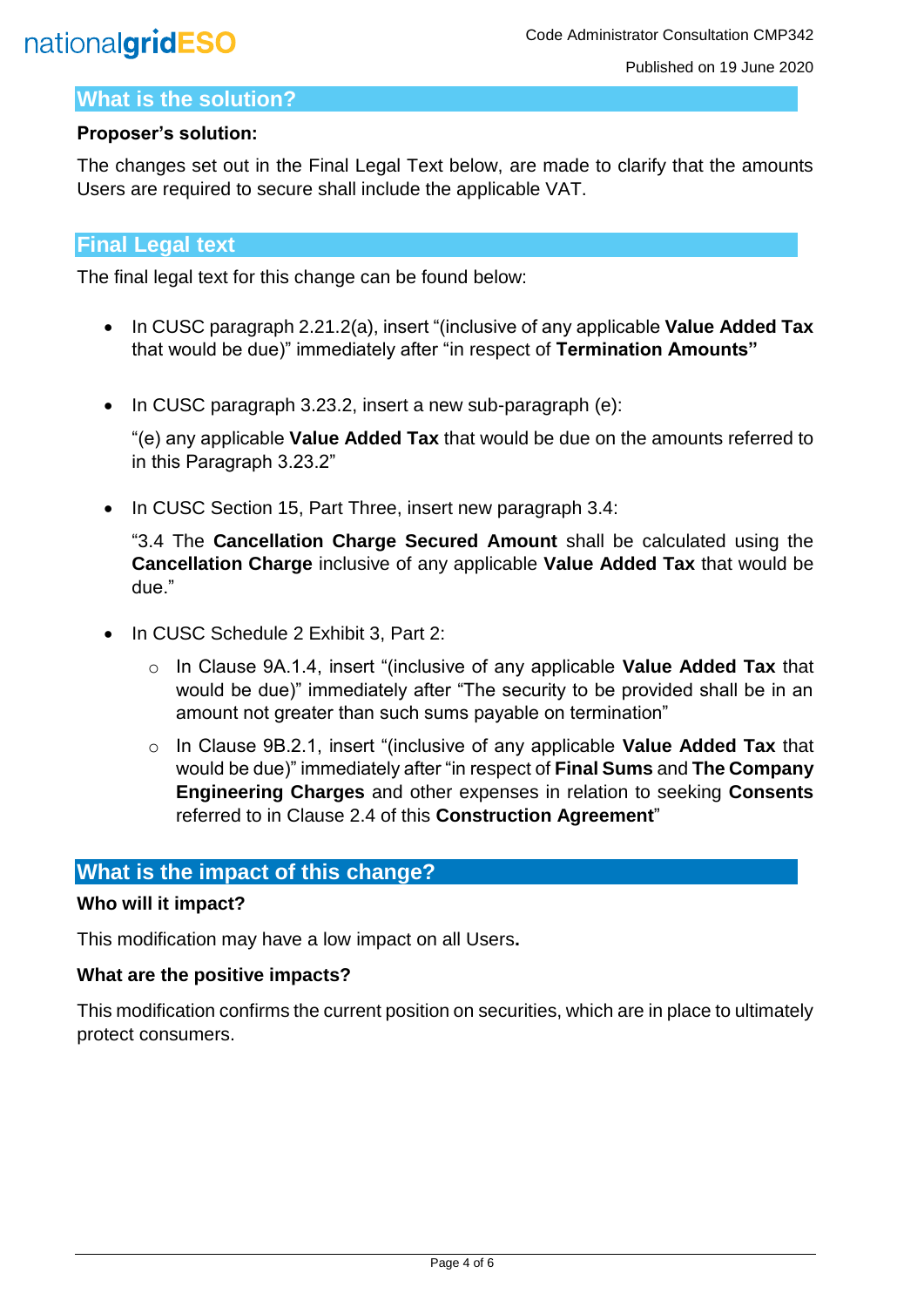#### **Proposer's Assessment against Code Objectives**

### **CUSC Non-charging objectives;**

The Proposers view is that this modification will have a positive impact on the CUSC applicable objectives A, B and D. This is because the modification clarifies the position on securities, allowing NGESO to efficiently administer the securities processes and ensure all Users secure on a consistent basis, protecting other Users, and ultimately consumers.

| <b>Impact of the modification on the Code objectives:</b>                                                                                                                                                              |                          |  |
|------------------------------------------------------------------------------------------------------------------------------------------------------------------------------------------------------------------------|--------------------------|--|
| <b>Relevant Objective</b>                                                                                                                                                                                              | <b>Identified impact</b> |  |
| (a) The efficient discharge by the Licensee of the<br>obligations imposed on it by the Act and the<br><b>Transmission Licence:</b>                                                                                     | <b>Positive</b>          |  |
| (b) Facilitating effective competition in the generation and<br>supply of electricity, and (so far as consistent<br>therewith) facilitating such competition in the sale,<br>distribution and purchase of electricity; | Positive                 |  |
| (c) Compliance with the Electricity Regulation and any<br>relevant legally binding decision of the European<br>Commission and/or the Agency *; and                                                                     | <b>None</b>              |  |
| (d) Promoting efficiency in the implementation and<br>administration of the CUSC arrangements.                                                                                                                         | Positive                 |  |
| *Objective (c) refers specifically to European Regulation 2009/714/EC. Reference to                                                                                                                                    |                          |  |

the Agency is to the Agency for the Cooperation of Energy Regulators (ACER).

**Code Administrator Consultation question:** Do you believe that CMP342 Original proposal better facilitates the Applicable CUSC (non-charging) Objectives?

# **When will this change take place?**

### **Implementation date:**

The proposed implementation date is 4 September 2020.

#### **Implementation approach:**

NGESO seeks implementation of the modification as soon as possible, to ensure that there is no ambiguity possible when interpreting the CUSC and it can take prompt action where a User defaults in providing the required security amount, including for any applicable VAT.

It is proposed that the CMP342 is implemented 1 working day after the appeals window closes, providing no objections have been raised.

**Code Administrator Consultation question:** Do you support the implementation approach?